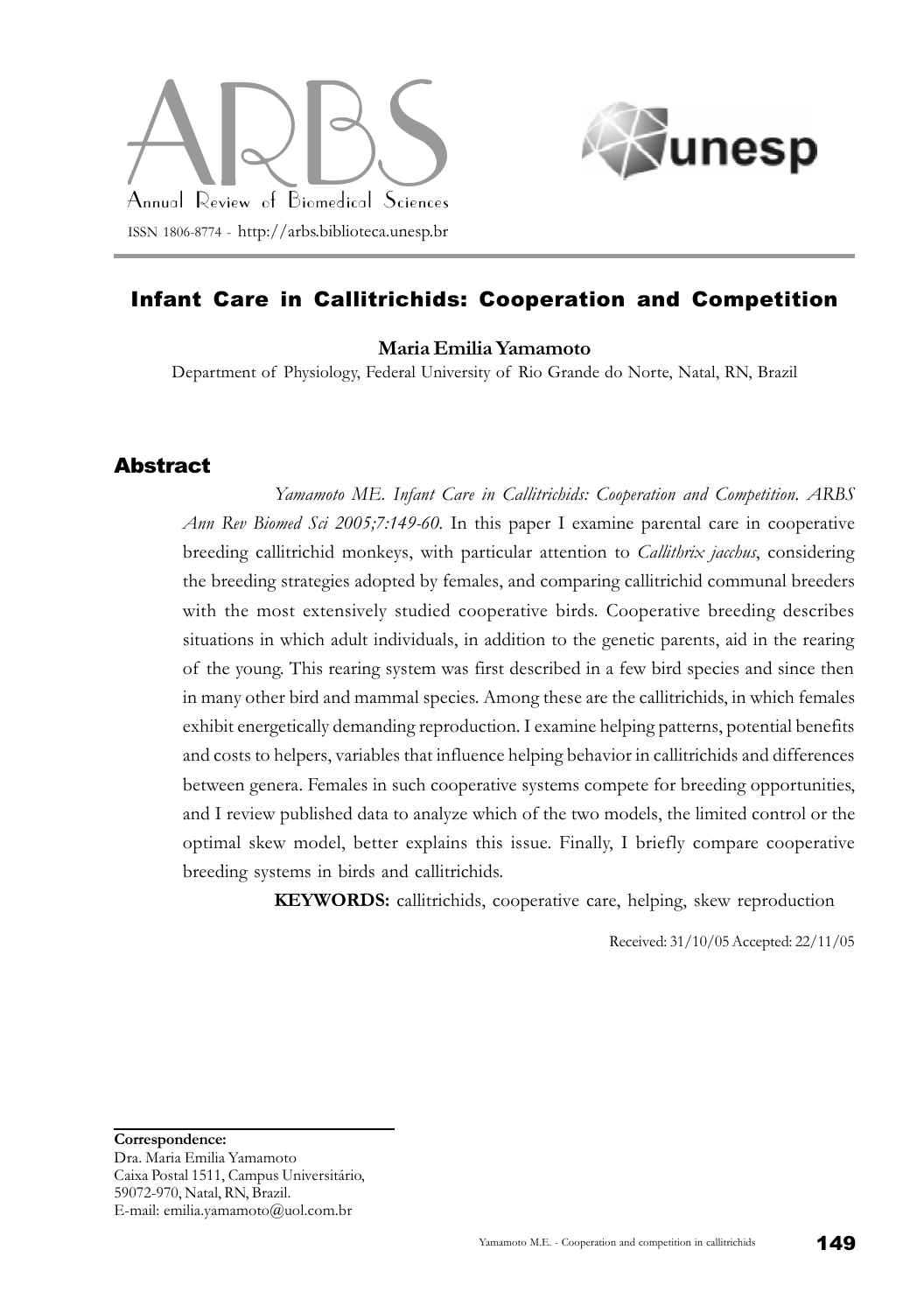## Table of Contents

Abstract

1. Introduction

2. Cooperative Breeding Systems

2.1. Alloparental Care in Callitrichids: Why do Helpers Help?

2.2. Female-female Competition in Callitrichids: Concession or Limited Control?

3. Concluding Remarks - Comparing Birds and Marmosets: Different Life Styles, Similar Solutions References

# 1. Introduction

Should individuals care for their offspring? Our mammal bias would suggest that we should, especially where females are concerned. But, as with any other behavior, caring for offspring has costs and benefits, and sometimes the costs can be so high that parenting is not worth the effort. Parental behavior should be selected when it makes a difference in offspring survival and success. Accordingly, parental care should be more frequent when eggs and/or infants have to cope with harsh environments, high predation pressure, high levels of parasitism, and intense competition from conspecifics (Magrath & Komdeur, 2003).

As recently as the 1960's parental care was viewed among biologists as an adaptation that benefits the species. Recognition of the costs of reproduction and individual fitness helped to understand the biological basis of parental care and investment, and its variable expression (Gross, 2005).

Two major points derived from life history theory, called the William Principle, are relevant to the issue of costs of parental care (Coleman & Gross, 1991; Gross, 2005): first, any energy allocated to one specific offspring is not available for use elsewhere, be it future mating, future offspring, energy accumulation or simple survival; second, lifetime reproductive success has two components, one achieved through the present offspring and the other through all future broods. These issues imply that parents and offspring will disagree regarding the amount of investment that one specific offspring should receive, the offspring attempting to maximize its reproductive success, which usually requires more care than the parent is willing to give (Trivers, 1974).

Another important point comes from the theory of sexual selection, that anysogamy (the dimorphism in gamete sizes) leads to a conflict of interest between the sexes (Westneat & Sargent, 1996). In anysogamous species, the sex with higher reproductive potential will pay a higher cost for parental care, in that it loses mating opportunities. There may be consequences of that conflict on care patterns, with either both parents caring for the offspring (because the costs and benefits are similar for both), neither parent caring, or one parent compensating, at least partially, for the reduced or non-existent care of the other. Variations may also be related to certainty of paternity. A number of studies have shown that males may regulate their provision of care according to the probability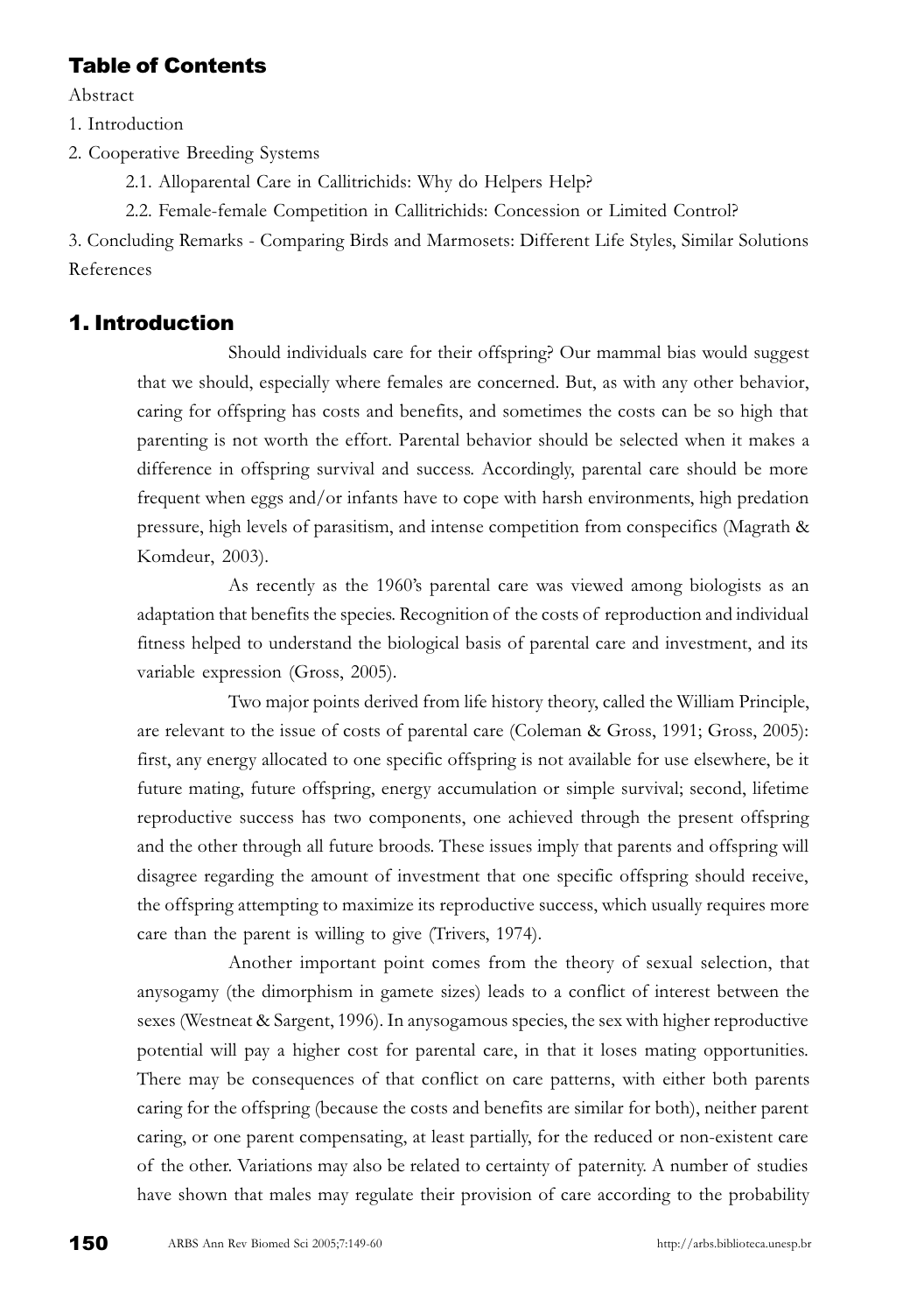of having sired the offspring or part of the brood (Dixon et al., 1994; Wright & Cotton, 1994). Nevertheless, complex interactions determine if and how much care each sex will dispense. The benefits that result from a particular level of care depend on the behavior of the partner and that of other members of the population, the availability of new mates and their receptivity, and the need for mate guarding (Houston  $et$   $al$ , 2005). Given these complex interactions, it is difficult to predict the level of care that will evolve, and therefore it is important to examine each species individually.

In this paper I will examine parental care in cooperative breeding callitrichid monkeys, with particular attention to *Callithrix jacchus*, considering the breeding strategies adopted by females, and comparing callitrichid communal breeders with the most extensively studied cooperative birds.

### 2. Cooperative Breeding Systems

Cooperative breeding describes situations in which adult individuals, in addition to the genetic parents, aid in the rearing of the young. This rearing system was first described in birds by Skutch (cited in Emlen, 1991) and since then approximately 220 bird species and 120 mammalian species have been reported as exhibiting it. This kind of cooperation represents a paradox for evolutionary theory, and a large number of investigations have been directed at the unveiling of the many questions that are associated with it. Emlen (1997) raises some of these: the first was if, in fact, helpers helped. Most studies confirmed that they did and established that in most cases cooperative breeding occurred in family groups, and helpers benefited from their behavior by increasing their inclusive fitness. But why do offspring remain in their natal group rather than disperse and start breeding on their own? Stacey (1979) provided an answer that suggests the existence of dispersal constraints; the habitat saturation hypothesis. Finally, recent data have suggested that cooperative breeders do not only cooperate, but also compete for breeding positions, even inside their own natal groups. The reproductive skew theory attempts to explain why dominant individuals monopolize reproduction and why they sometimes share it with other group members.

### 2.1. Alloparental Care in Callitrichids: Why do Helpers Help?

To what extent is cooperative breeding in callitrichids similar to that displayed by other species, particularly birds, the most studied group with respect to this topic?

Reproduction is energetically very demanding for callitrichid females, since they give birth to twins with high birth weights, and may become pregnant again in a short time, while still nursing the previous set of infants. The father and other non-reproductive individuals may act as helpers, assisting the females in carrying the infants, sharing food with them, being vigilant and defending the territory, and protecting the infants from predators (Snowdon, 1996).

But, do helpers help or, in other words, do they significantly increase infant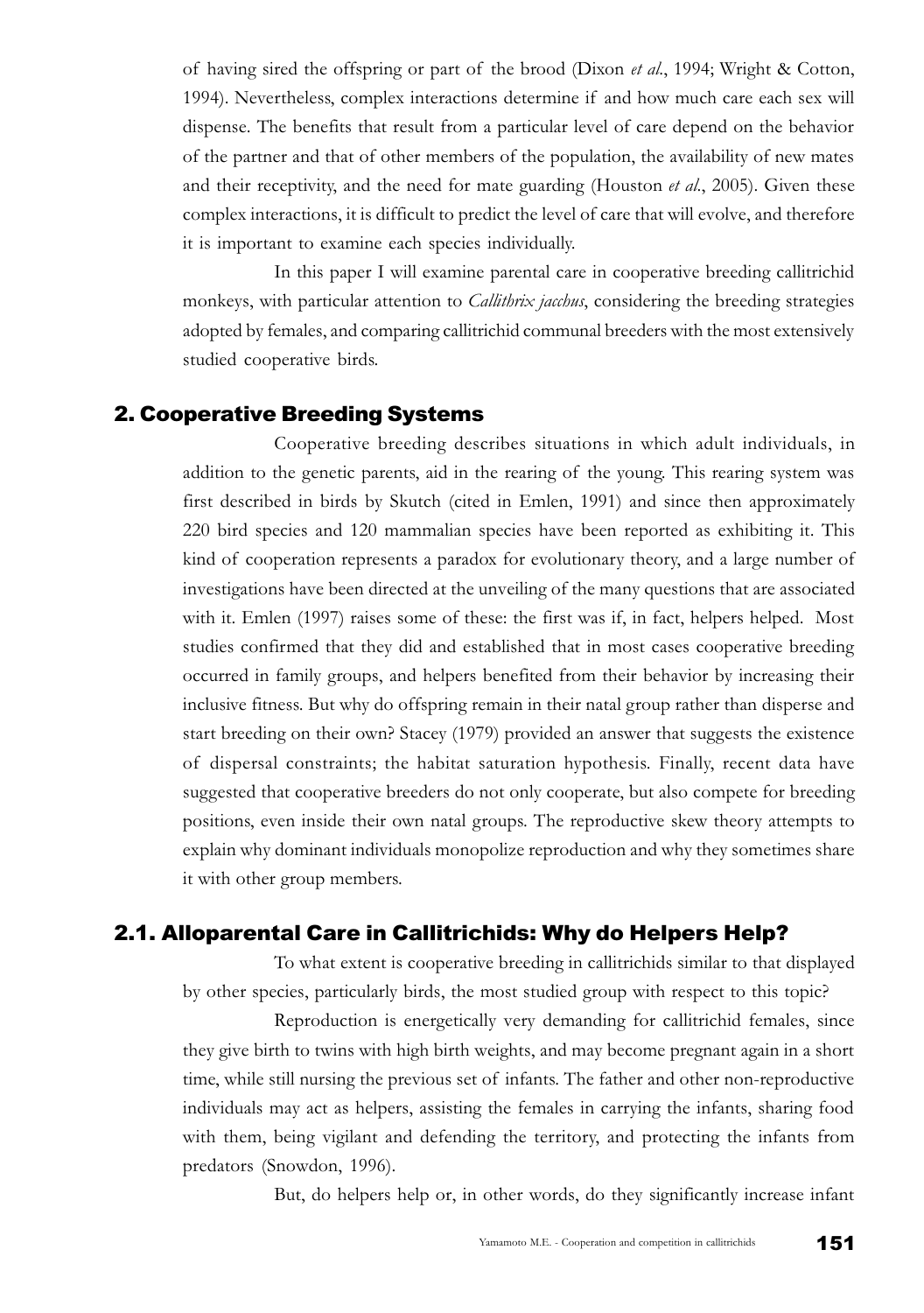survival? There are many studies that report that this assertion is true for different callitrichid species (Sussman & Garber, 1987, for Saguinus midas; Baker et al., 1993, and Bales et al., 2000, for Leontopithecus rosalia; and Koenig, 1995, reviewing data for Callithrix *jacchus*). In all but one case increased infant survival is related to the presence of adult males, suggesting that reproductive females benefit from an increasing number of adult males in the group. Data from our wild population suggest that neither group size nor the number of adult males affected the percentage of surviving offspring. As all groups had at least 5 potential helpers, this may surpass the minimum necessary number of helpers. There is also evidence that a few non-reproductive helpers provided the better part of the care (Albuquerque, 1994) and that these were mostly males. Moreover, females were sometimes prevented from carrying infants (Albuquerque, 1999), suggesting that their help was neither necessary nor wanted.

In the same vein as Emlen (1997), my next question is why do (some) helpers help and why do they remain in the group without breeding? Postponing reproduction can bring heavy costs to helpers and even prevent them from breeding at all if they remain long enough in the group as helpers. Besides, infant care also has costs in callitrichids, as caregivers have less time to forage, are more susceptible to predators and have decreased mobility while carrying infants (Price, 1992; Tardif, 1997). These costs may be particularly heavy when resources are low. Consequently, there must be benefits to individuals that care for infants.

Emlen (1991) lists four potential benefits for helpers:

(i) enhanced survivorship through both increased group size and access to the physical and social resources of the natal group;

(ii) enhanced future probability of breeding through the budding off of natal territory, or the taking over of a vacancy when a breeder dies or leaves the group;

(iii) increased fecundity as a breeder through previous exposure to parental skills and by recruiting helpers from among the animals that it helped to raise;

(iv) increased production of non-descendant kin, thereby enhancing its inclusive fitness.

There is evidence to support all four of these hypotheses among callitrichids (Baker et al., 1993; Digby, 1994; Epple, 1978; Garber et al., 1984; Tardif et al., 1984). However, Tardif (1997) argues that the evidence is, at best, insufficient. She argues that the correlation between characteristic or behavior and proposed benefits does not prove a causal relationship. For instance, benefits accrued to experience, which would improve reproductive performance, may reflect the lessening of a neophobic response to infants (Pryce, 1992) and may be gained by simple exposure to infants as opposed to actual participation in infant care (Tardif et al., 1992). Experimental studies are essential for a better understanding of this topic.

Not all helpers help. I will examine two variables that influence helping behavior: differences among genera and characteristics of helpers.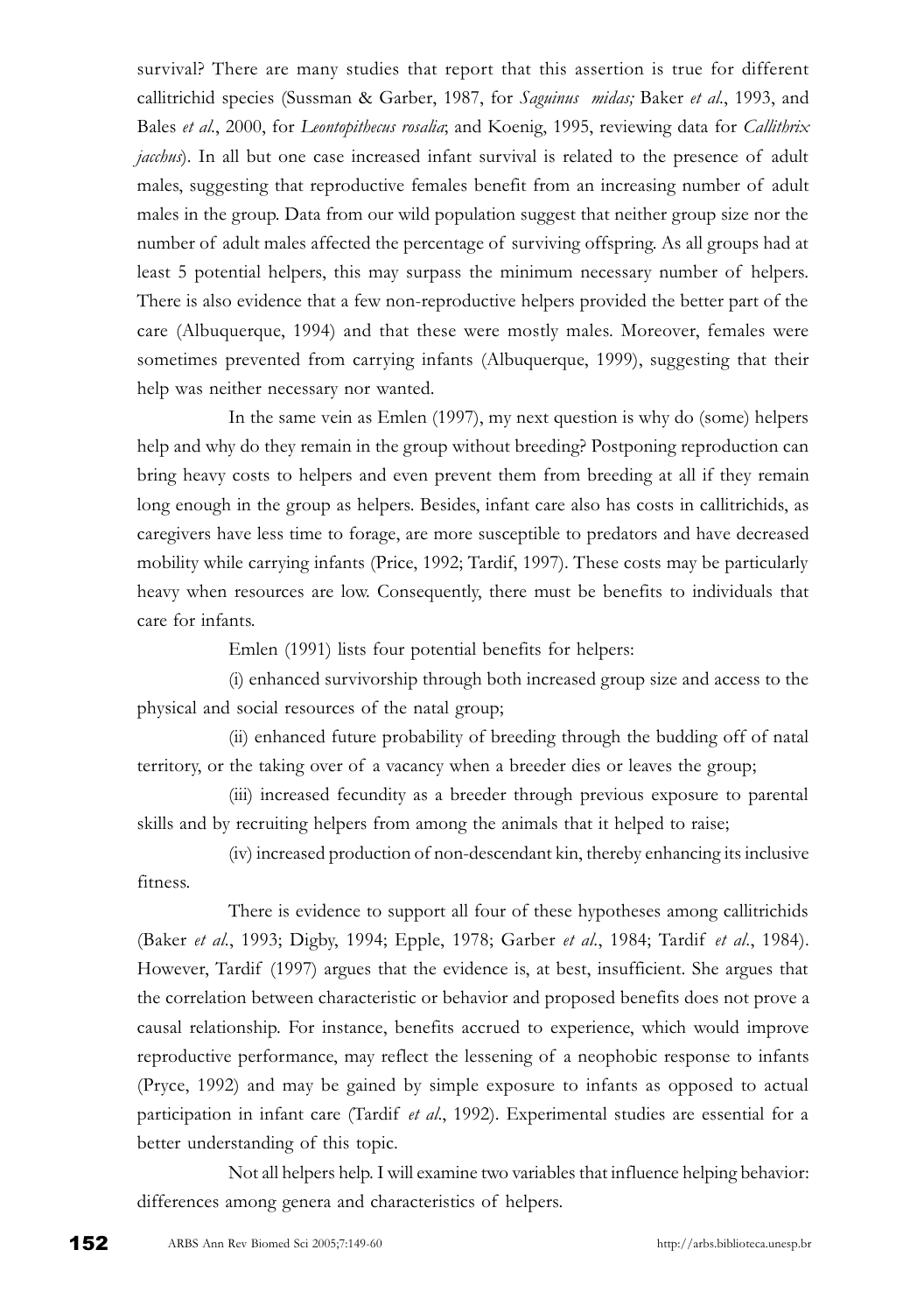Differences among four of the Callitrichidae family genera { Callithrix, Saguinus, Leontopithecus and Cebuella (Rylands et al., 2000) } are apparent. Callithrix carry and provision infants for a shorter period than do Saguinus species, and Leontopithecus displays an intermediate intensity of care. These differences are mainly correlated with ranging patterns in wild environments (Tardif et al., 1993). Callithrix species use small home ranges (mean varying between 4 and 10 ha) that have clumped resources, resulting in a daily path length between 704 to 974 m.day<sup>-1</sup> (Hubrecht, 1985; Rylands, 1989). Both Saguinus (Garber, 1988; Tardif et al., 1993) and Leontopithecus (Rylands, 1989; Dietz et al., 1996) species use much larger home ranges (between 9 and 40 ha for the former and 36 to 117 ha for the latter). Feeding resources are scattered, both spatially and temporally in *Saguinus*, but there is no detailed information on *Leontopithecus*. Tardif et al. (1993) suggest that *Callithrix* infants have an earlier independence because food is clumped and the foraging path length is shorter than it is in Saguinus and Leontopithecus.

We compared infant carrying in C. jacchus and L. chrysomelas, which exhibit marked behavioral and ecological differences (Oliveira et al., 1999). C. jacchus groups have very small home ranges because they depend heavily on plant exudates, which are available all year round. Consequently, infants become independent earlier and are able to forage on their own. L. chrysomelas, on the other hand, feeds mainly on fruits and insects that are more disperse and therefore uses larger home ranges, probably associated with a longer period of infant dependence. Our comparison showed no differences between the two genera as to total carrying time for the first 8 weeks of infant life and time that mothers, fathers and helpers carried the infants. However, there were differences regarding the total duration of care and the onset of carrying by each caregiver. In C. *jacchus*, the father and non-reproductive helpers carried infants from the first day; and by the fourth day of life, non-reproductive helpers were carrying infants as much as the father was. In L. chrysomelas, only the mother carried the infants during the first two days, only the mother and the father for the next two days, and non-reproductive helpers only started carrying infants when they were 5 days old. These results are in line with Tardif  $et al.'s$  (1993) suggestions, reinforcing the importance of features such as resource type, foraging pattern, and the display and sharing of infant care in callitrichids.

A joint study between the Universidade Federal do Rio Grande do Norte and the University of Reading investigated the influence of individual helper characteristics such as age (juveniles, subadults and adults), gender (male and female), presence of older siblings and social status (singleton and twin) on carrying behavior in captive  $C$ . jacchus (Yamamoto & Box, 1997). All showed significant differences among categories, except for gender (Table 1). Helpers with the following characteristics displayed more infant carrying: adults, the oldest siblings in the group and singletons as compared to twins. Similar effects were found in measures of interest in infants, such as transfers and retrieval of infants from other carriers. A further result suggests that, although without statistical significance, adult females are less involved in infant carrying than adult males. This, together with wild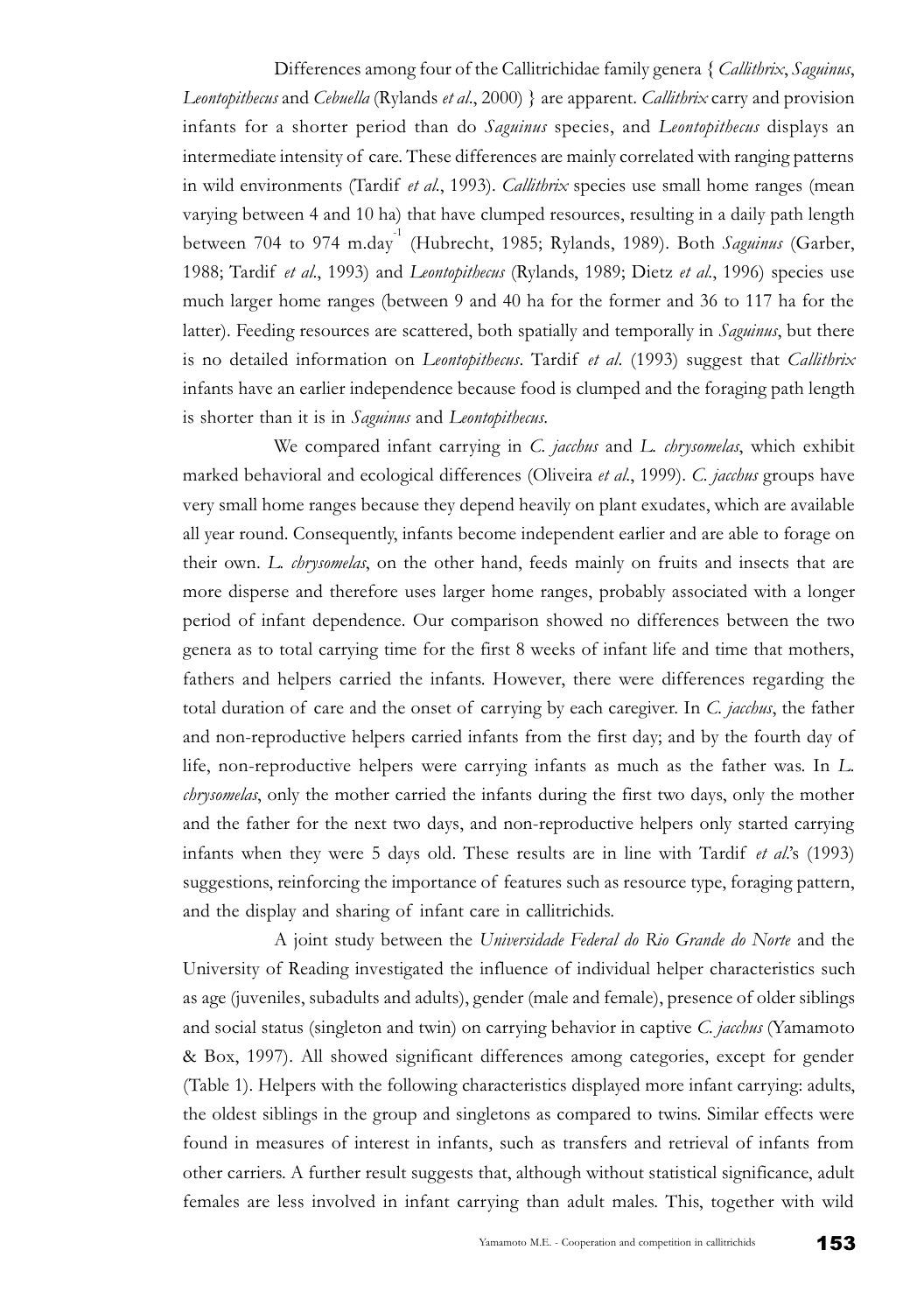group data showing that adult females are sometimes prevented from carrying infants (Albuquerque, 1999), suggest that individuals may not be able to display as much care as they are willing to give. And that leads us to female-female competition.

| Female Characteristic | Category  | % of infant carrying |
|-----------------------|-----------|----------------------|
| Age                   | Juvenile  | $4.8 \pm 1.9$        |
|                       | Subadult  | $11.5 \pm 1.9$       |
|                       | Adult     | $18.3 \pm 1.9*$      |
| Gender                | Male      | $12.5 \pm 1.4$       |
|                       | Female    | $10.1 \pm 1.9$       |
| Older siblings        | Absent    | $17.3 \pm 1.9*$      |
|                       | Present   | $7.2 \pm 2.4$        |
| Social status         | Singleton | $16.3 \pm 2.9*$      |
|                       | Twin      | $8.7 \pm 1.4$        |

**Table 1** – Mean percentage ( $\pm$  SE) of carrying infants by 48 non-reproductive helpers in 15 captive *Callithrix* jacchus families as to age, gender, presence of older siblings and status.

Adapted from Yamamoto & Box (1997).

\* Significantly different from the other categories for a same characteristic (MANCOVA: age,  $F_{247} = 11.44$ , p = 0.0001; gender,  $F_{1,47} = 1.43$ , p = 0.238; older siblings,  $F_{1,47} = 6.65$ , p = 0.0137; social status,  $F_{1,47} = 6.19$ , p = 0.0171).

## 2.2. Female-female Competition in Callitrichids: Concession or Limited Control?

To understand female-female competition in callitrichids, it is important to briefly discuss the reproductive suppression of subordinate females. Suppression of ovulation in subordinate females was first demonstrated in C. jacchus by David Abbott (Abbott, 1984; Abbott *et al.*, 1981). There are, however, important differences among genera: in Saguinus fuscicollis (Epple & Katz, 1984) and S. oedipus (Ziegler et al., 1987), subordinate females experience total ovulation suppression; *Leontopithecus rosalia* females, on the other hand, show no sign of suppression in the presence of their mothers (French & Stribley, 1987). In captive C. *jacchus*, up to half of the daughters escape from suppression, but only one female will ovulate in peer groups (Abbott, 1984; Saltzman et al., 1997a,b). Recent hormonal data from wild common marmoset groups suggest that there is usually more than one ovulating female in every group (Albuquerque et al., 2004).

Escape from suppression suggests that subordinate females are attempting to breed against the best interests of the dominant female. Two models were presented to explain such "insubordination": the "limited control" or "incomplete control" model (ICM) holds that power struggles between the dominant female and the subordinates determine the frequency at which the subordinates breed (Clutton-Brock, 1998). In contrast, the "optimal skew" model (OSM) posits that the dominant female fully controls subordinate female breeding, allowing them to breed only insofar as it entices them to stay with the group and to assist in rearing her own litters (Emlen et al., 1998).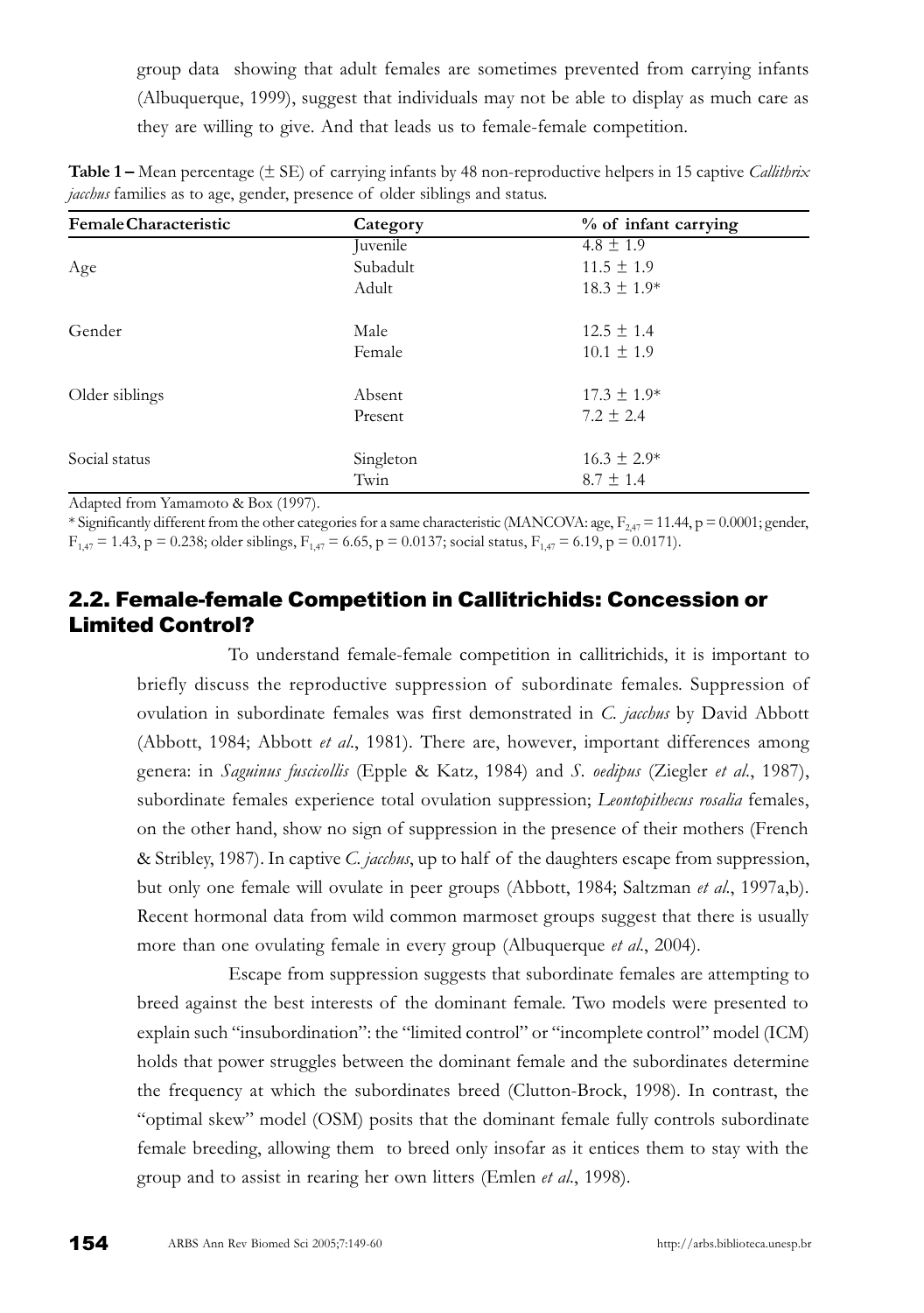A 10-year monitoring of a wild C. jacchus population suggests that ICM explains this species behavior better than OSM does (Arruda et al., 2005; Yamamoto et al., in press). These data suggest that females benefit from the monopolization of reproduction, since monogamous females have lower interbirth intervals, have relatively more surviving offspring, and require less time to produce a surviving infant. There are other costs for females associated with polygyny, derived from preventing subordinate females from breeding. Dominant females were reported to have higher cortisol levels than did subordinate females (Abbott *et al.*, 2003). Moreover, data from captive pairs of adult C. *jachus* females (Alencar et al., in press) suggested that the establishment and maintenance of dominance is based on agonism and may sometimes involve overt aggression.

Different strategies are open to a C. jacchus female and opting for one of them probably depends on her status (dominant or subordinate), her kinship and social relation with the other females in the groups, the existence of potential mates, and the availability of breeding vacancies.

A dominant female has to choose between the following: (i) maintaining breeding exclusivity, which allows her to monopolize resources and helpers, increasing the probability of infant survival. On the other hand, in order to monopolize reproduction, dominant females have to cope with the costs of physiological and/or behavioral suppression of subordinate females; (ii) sharing reproduction with a secondary female, which may benefit the dominant female when her subordinate is kin, increasing her inclusive fitness. However, the presence of another breeding female decreases the survival of her own offspring, as shown before.

A subordinate female, on the other hand, faces the following alternatives: (i) to wait for a breeding vacancy in a neighboring group or to emigrate to an incipient group, which will allow her to become an exclusive breeder, or a primary breeder in a polygynous arrangement. This option, however, requires waiting for such opportunities, which are rare and unpredictable, as stated in Staceys (1979) habitat saturation hypothesis; (ii) to breed as a secondary female, which, although allowing for earlier reproductive activity, exposes this female to harassment and even to the infanticide of her offspring by the dominant female; (iii) to engage in copulations with extra-group males, which allows the females to escape harassment from dominants, to have access to an unrelated male and to scan neighboring groups for breeding vacancies. Although this strategy has proved successful on a few occasions, nearly all the females that became pregnant from these copulations did not find adequate conditions for offspring survival, and lost their infants (Yamamoto et al., in press; Arruda et al., 2005; Lazaro-Perea et al., 2000).

### 3. Concluding Remarks - Comparing Birds and Marmosets: Different Life Styles, Similar Solutions

Birds and mammals exhibit very important differences in their physiology, reproduction and life style. Nonetheless, these differences are not so substantive as to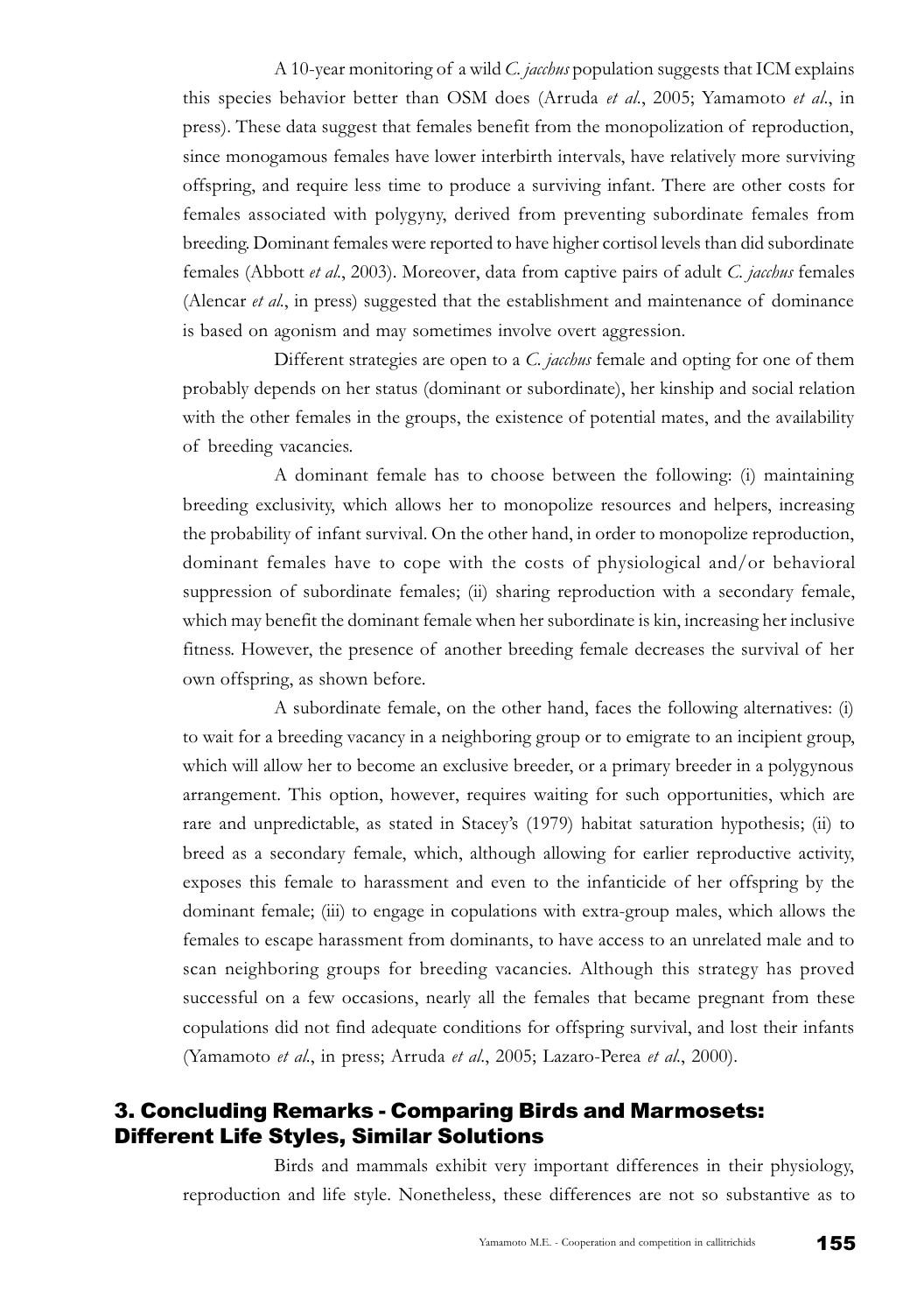lead to fundamentally different cooperative breeding systems. In fact, three issues have guided research on avian and mammalian systems: group living, reproductive skew and alloparental care (Mumme, 1997).

A critical feature of group living and the formation of families is delayed dispersal. Both in birds and in callitrichids, delayed dispersal is favored by the scarcity of high-quality territories, the habitat saturation hypothesis (Stacey, 1979), which was initially proposed to explain the behavior of a bird species, the acorn woodpecker (Melanerpes formicivorous). In callitrichids, particularly in C. jacchus, lack of territories is not the only constraint on dispersal; so is shortage of suitable partners and scarcity of breeding vacancies. The same is true for a number of cooperative breeding bird species (Komdeur, 1992; Pruett-Jones & Lewis, 1990).

Reproductive skew is described nowadays as the eusociality continuum (Lacey & Sherman, 1997; Mumme, 1997), with its extremes represented by singular breeding systems (complete suppression of subordinates, high reproductive skew) and plural breeding systems (no suppression of subordinates, low reproductive skew). A considerable variation in the degree of reproductive skew has been reported both among populations, in birds (Mumme, 1997), and within populations, in callithrichids (Dietz & Baker, 1993; Digby, 1995; Goldizen et al., 1996; Yamamoto et al., in press). In mammals, this variation has been attributed to concession (Emlen *et al.*, 1998) or, alternatively, to lack of control of dominant individuals over subordinates (Clutton-Brock, 1998). More research is necessary to better understand this issue both in mammals and in birds.

Finally, alloparental care is a pervasive pattern in cooperative birds and mammals. There is presently strong evidence that helpers help and that they are critical for offspring survival. Research on cooperative breeding birds has shown that helpers can benefit from alloparental care by increasing survival, future mating opportunities, future reproductive success and/or their indirect fitness (Lucas et al., 1997; Riedman, 1982; Woolfenden, 1975; Woolfenden & Fitzpatrick, 1978). This pattern is not as well established in mammals, and many questions remain regarding the relation between helping and obtaining benefits. The measure of helper and non-helper fitness in mammals should certainly, be a topic of future research.

### **References**

- Abbott DH, McNeilly AS, Lunn SF, Hulme MJ, Burden FJ. Inhibition of ovarian function in subordinate female marmoset monkeys (Callithrix jacchus jacchus). J Reprod Fert 1981;63:335-45.
- Abbott DH. Behavioural and physiological suppression of fertility in subordinate marmoset monkeys. Am J Primatol 1984;6:169-86.
- Abbott D, Keverne E, Bercovitch F, Shively C, Mendonza S, Saltzman W, Snowdon C, Ziegler T, Banjevic M, Garland Jr T, Sapolsky R. Are subordinates always stressed? A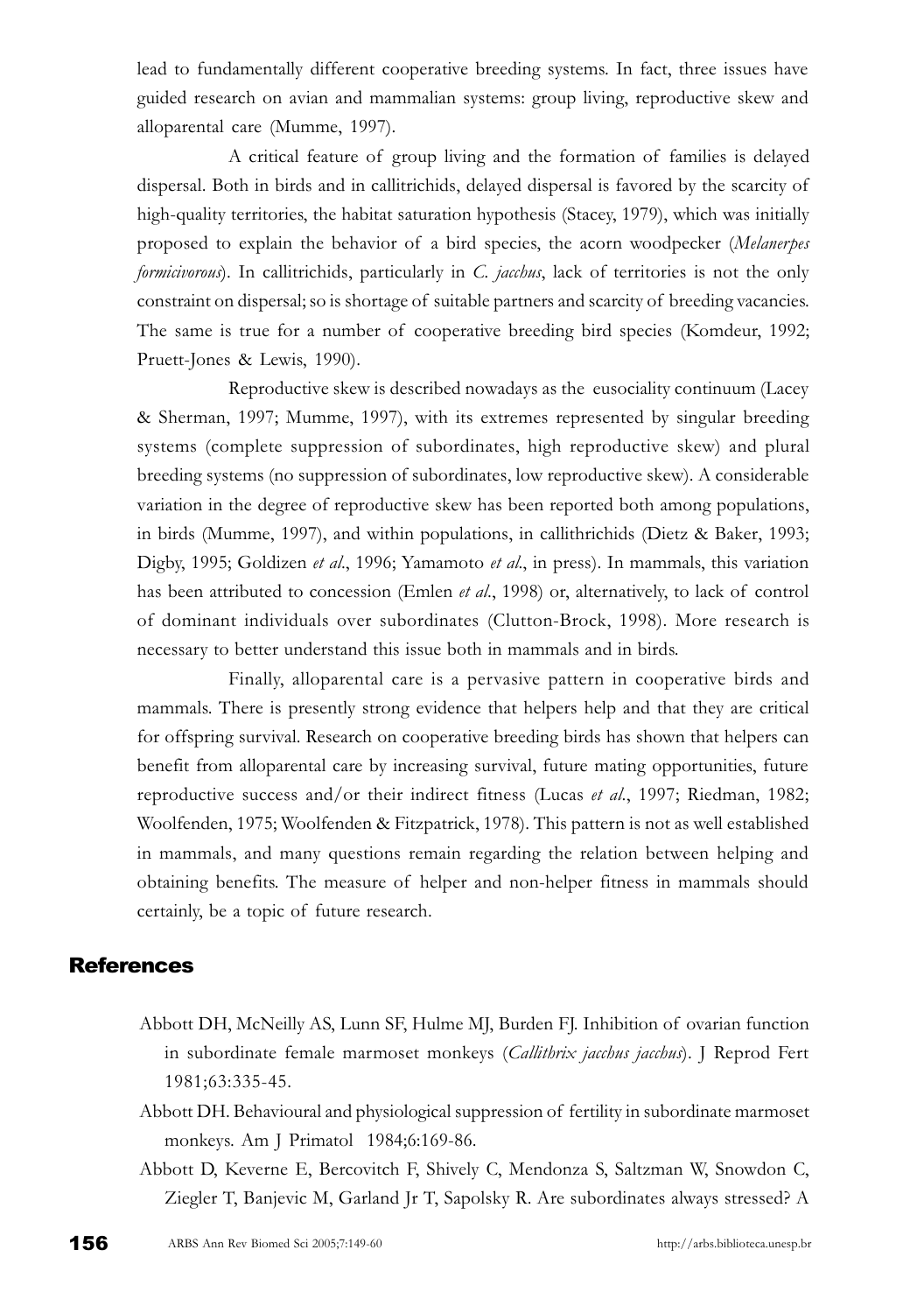comparative of rank differences in cortisol levels among primates. Horm Behav 2003;43:67-82.

- Albuquerque ACSR, Nascimento MCL, Santos HM, Sousa MBC. Atividade ovariana e adrenocortical de fêmeas adultas de sagüi comum (Callithrix jacchus) em relação ao comportamento de emigração. In: Mendes S (ed.). A Primatologia no Brasil, vol 8. Vitória: Editora UFES; 2004.
- Albuquerque FS. Cuidado cooperativo à prole em Callithrix jacchus: dinâmica em ambiente natural. PhD thesis, Universidade de São Paulo 1999.
- Albuquerque FS. Distribuição do cuidado à prole em grupos de Callithrix jacchus (Callitrichidae: Primates) no ambiente natural. MSc Thesis, Universidade Federal do Rio Grande do Norte 1994.
- Alencar AI, Sousa, MBC, Abbott, DH, Yamamoto ME. Contested dominance modifies the anovulatory consequences of social subordination in female marmosets. Braz J Med Biol Res in press.
- Arruda MF, Araújo A., Sousa MBC, Albuquerque FS, Albuquerque ACSR & Yamamoto ME. Two-breeding females within free-living groups may not always indicate polygyny: alternative subordinate female strategies in common marmosets (Callithrix jacchus). Folia Primatol 2005;76:10-20.
- Baker A, Dietz J, Kleiman D. (1993). Behavioural evidence for monopolization of paternity in multi-male group of golden lion tamarins. Anim Behav 1993;46:1091-103.
- Bales K, Dietz J, Baker A, Miller K, Tardif S. Effects of allocare-givers on fitness of infant and parents in callitrichid primates. Folia Primatologica 2000; 71:27-38.
- Clutton-Brock TH. Reproductive skew, concessions and limited control. Tree Trends Ecol Evol 1998;13:288-92.
- Coleman RM, Gross MR. Parental investment theory: The role of past investment. Tree Trends Ecol Evol 1991;6:404-6.
- Dietz JM, Sousa SN, Dillerbeck R. Population dynamic of golden headed lion tamarins (Leontopithecus chrysomelas) in Una Reserve, Brazil. Dodo J Wildl Preserv Trust 1996;32:115-22.
- Dietz JM, Baker AJ. Polygyny and female reproductive success in golden lion tamarins, Leontopithecus rosalia. Anim Behav 1993;46:1067-78.
- Digby L. Social organization and reproductive strategies in a wild population of common marmosets (Callithrix jacchus). PhD thesis, University of California 1994.
- Digby LJ. Infant care, infanticide, and female reproductive strategies in polygynous groups of common marmosets (Callithrix jacchus). Behav Ecol Sociobiol 1995;37:51-61.
- Dixon A, Ross D, O'Malley SLC, Burke T. Paternal investment inversely related to degree of extra-pair paternity in the reed bunting. Nature 1994;371:698-700.
- Emlen ST, Reeve HK, Keller L. Reproductive skew: disentangling concessions from control. Tree Trends Ecol Evol 1998;13:458-9.
- Emlen ST. Evolution of cooperative breeding in birds and mammals. In: Krebs JR, Davies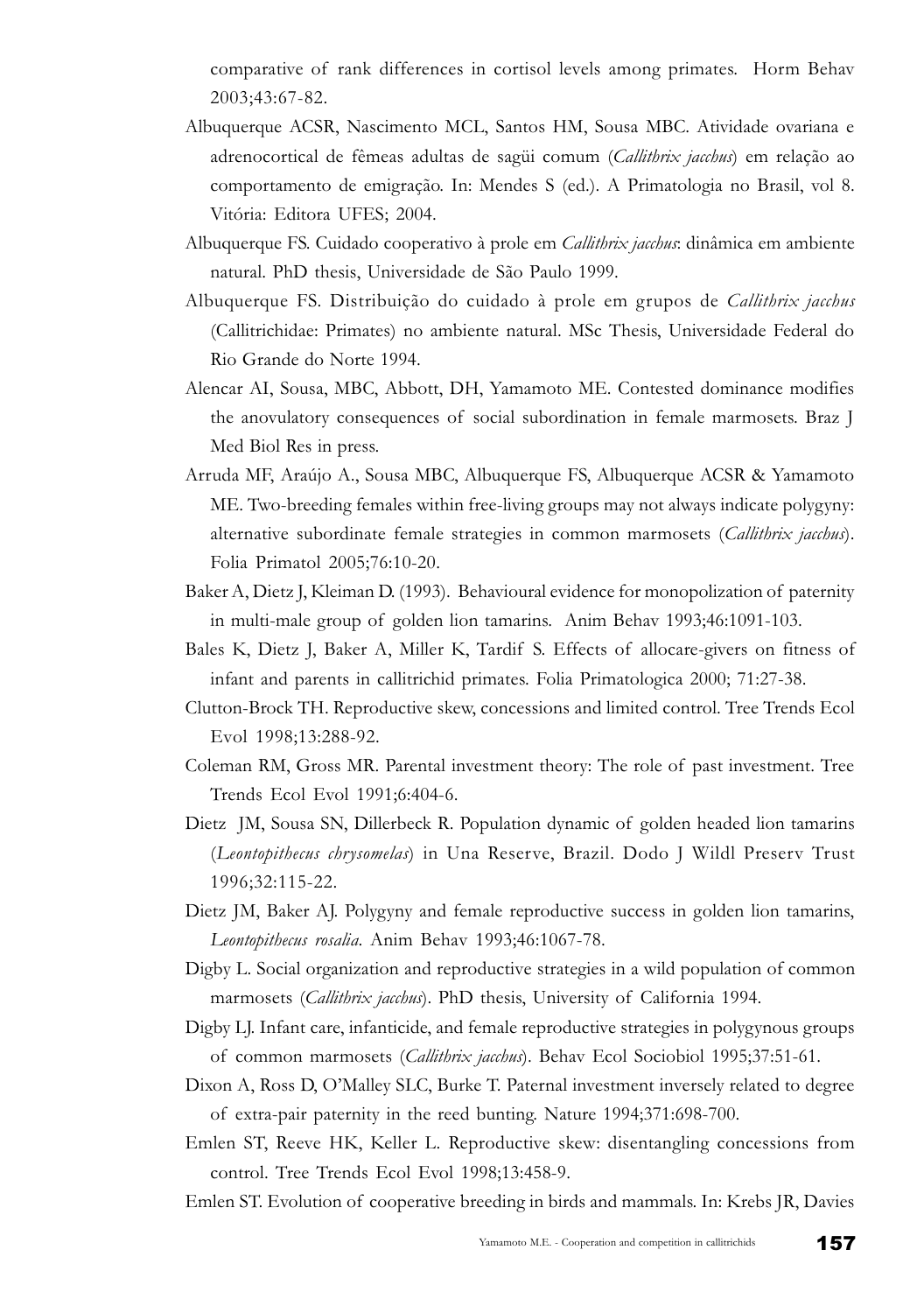NB (eds.). Behavioural Ecology: an Evolutionary Approach. Oxford: Blackwell; 1991.

- Emlen ST. Predicting family dynamics in social vertebrates. In: Krebs JR, Davies NB (eds.). Behavioural Ecology: an Evolutionary Approach. Oxford: Blackwell; 1997.
- Epple G, Katz Y. Social influences on estrogen excretion and ovarian cyclicity in saddleback tamarins (Saguinus fuscicollis). Am J Primatol 1984;6:215-28.
- Epple G. Reproductive and social behavior of marmosets with special reference to captive breeding. Am. Nat. 1978;133:259-70.
- French J, Stribley J. Synchronization of ovarian cycles within and between social groups in golden lion tamarins (Leontopithecus rosalia). Am J Primatol 1987;12:469-78.
- Garber PA, Moya L, Malaga C. Preliminary field study of the moustached tamarin (Saguinus  $mystax$ ) in Northeastern Peru: questions concerned with the evolution of a communal breeding system. Folia Primatol 1984;42:17-32.
- Garber, P. Diet, foraging patterns, and resource defense in a mixed species troops of Saguinus mystax and Saguinus fuscicollis in Amazonian Peru. Behaviour 1988;105:18-34.
- Goldizen AW, Mandelson J, van Vlaadingen M, Terborgh J. Saddle-back tamarins (Saguinus fuscicolis) reproductive strategies: Evidence from a thirteen-year study of a marked population. Am J Primatol 1996;38:57-83.
- Gross MR. The evolution of parental care. Quart Rev Biol 2005;80:37-45.
- Houston AI, Székely T, McNamara JM. Conflict between parents over care. Tree Trends Ecol Evol 2005;20:33-8.
- Hubrecht, R. Home-range size and use and territorial behavior in the common marmoset, Callithrix jacchus jacchus at the Tapacura Field Station, Recife, Brazil. Int J Primatol 1985;6:531-48.
- Koenig A. Group size, composition, and reproductive success in wild common marmosets (Callithrix jacchus). Amer J Primatol 1995;35:311-7.
- Komdeur J. Importance of habitat saturation and territory quality for evolution of cooperative breeding in the Seychelles warbler. Nature 1992;358: 493-495.
- Lacey EA, PW Sherman. Cooperative breeding in naked mole-rats: implications for vertebrate and invertebrate sociality. In: NG Solomon, JA French (eds.). Cooperative breeding in mammals. New York: Cambridge University Press; 1997.
- Lazaro-Perea C, Castro CSS, Harrison R, Araújo A, Arruda MF, Snowdon CT. Behavioral and demographic changes following the loss of the breeding female in cooperatively breeding marmosets. Behav Ecol Sociobiol 2000;48:137-46.
- Lucas JR, Creel SR, Waser PM. Dynamic optimization and cooperative breeding: an evaluation of future fitness effects. In: NG Solomon, JA French (eds.). Cooperative breeding in mammals. New York: Cambridge University Press; 1997.
- Magrath JL, Komdeur J. Is male care compromised by additional mating opportunity? Tree Trends Ecol Evol 2003;18:424-30.
- Mumme RL. A bird's-eye view of mammalian cooperative breeding. In: Solomon NG, French JA (eds.). Cooperative breeding in mammals. Cambridge: Cambridge University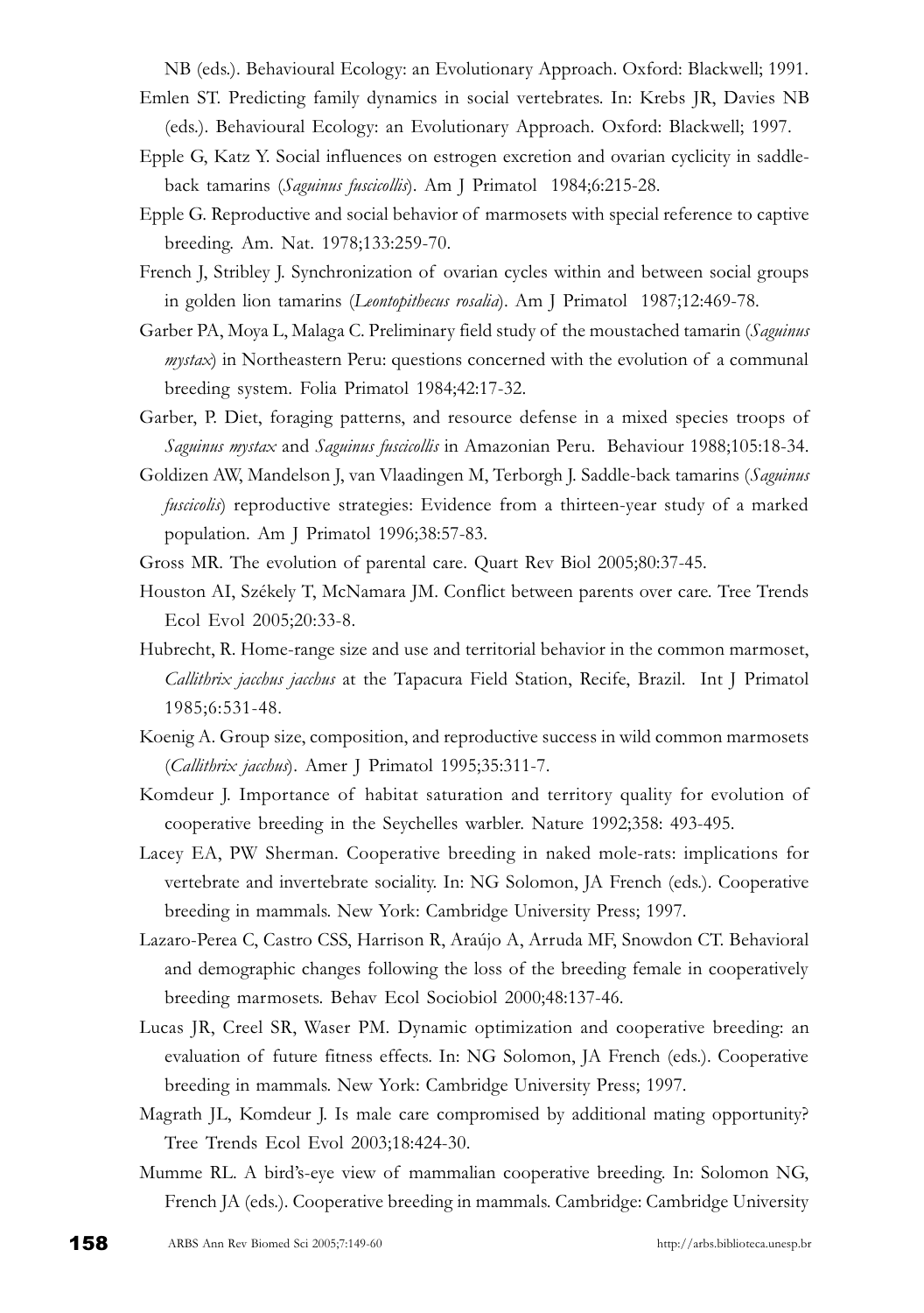Press; 1997.

- Oliveira MS, Lopes FA, Alonso C, Yamamoto ME. The mother's participation in infant carrying in captive groups of Leontopithecus chrysomelas and Callithrix jacchus. Folia Primatol 1999;70:146-53.
- Price E. The costs of infant carrying in captive cotton-top tamarins. Amer J Primatol 1992;26:23-33.
- Pryce C. A comparative system model of the regulation of maternal motivation in mammals. Anim Behav 1992;43:417-41.
- Pruett-Jones SG, Lewis MJ. Sex ratio and habitat limitation promote delayed dipersal in superb fairy-wrens. Nature 1990;348:541-2.
- Riedman M. The evolution of alloparental care and adoption in mammals and birds. Quart Rev Biol 1982;57:405-35.
- Rylands AB. Sympatric Brazilian callitrichids: The black-tufted-ear marmoset, Callithrix kuhli, and the golden-headed lion tamarin, Leontopithecus chrysomelas. J Hum Evol 1989;18:679-95.
- Rylands AB, Schneider H, Langguth A, Mittermeier RA, Groves CP, Rodriguez-Luna E. An assessment of the diversity of New World Primates. Neotr Prim 2000;8:61-91.
- Saltzman W, Schultz-Darken NJ, Abbott DH. Familial influences on ovulatory function in common marmoset (Callithrix jacchus). Am J Primatol 1997a;41:159-77.
- Saltzman W, Severin JM, Schultz-Darken NJ, Abbott DH. Behavioral and social correlates of escape from suppression of ovulation in female common marmosets housed with the natal family. Am J Primatol 1997b;41:1-21.
- Snowdon CT. Infant care in cooperatively breeding species. In: Rosenblatt JA, Snowdon CT (eds.). Parental Care: Evolution, Mechanisms and Adaptive Significance. San Diego: Academic Press; 1996.
- Stacey PB. Habitat saturation and communal breeding in the acorn woodpecker. Anim Behav 1979;27:1153-66.
- Sussman R, Garber P. A new interpretation of the social organization and mating system of the Callitrichidae. Int J Primatol 1987;8:73-92.
- Tardif SD, Carson S, Gangaware B. Infant-care Behavior of Non-reproductive Helpers in a Communal-care Primate, the Cotton-Top Tamarin (Saguinus oedipus). Ethology 1992;92:155-67.
- Tardif SD, Harrison ML, Simek MA. Communal infant care in marmosets and tamarins: relation to energetics, ecology, and social organization. In: Rylands AB (ed.). Marmosets and tamarins: Systematics, ecology and behaviour. Oxford: Oxford University Press; 1993.
- Tardif SD, Richter CB, Carson RL. Effects of sibling rearing experience on future reproductive success in two species of Callitrichidae. Am J Primatol 1984;6:377-80.
- Tardif SD. The bionergetics of parental behavior and the evolution of alloparental care in marmosets and tamarins. In: Solomon NG, French JA (eds.). Cooperative breeding in